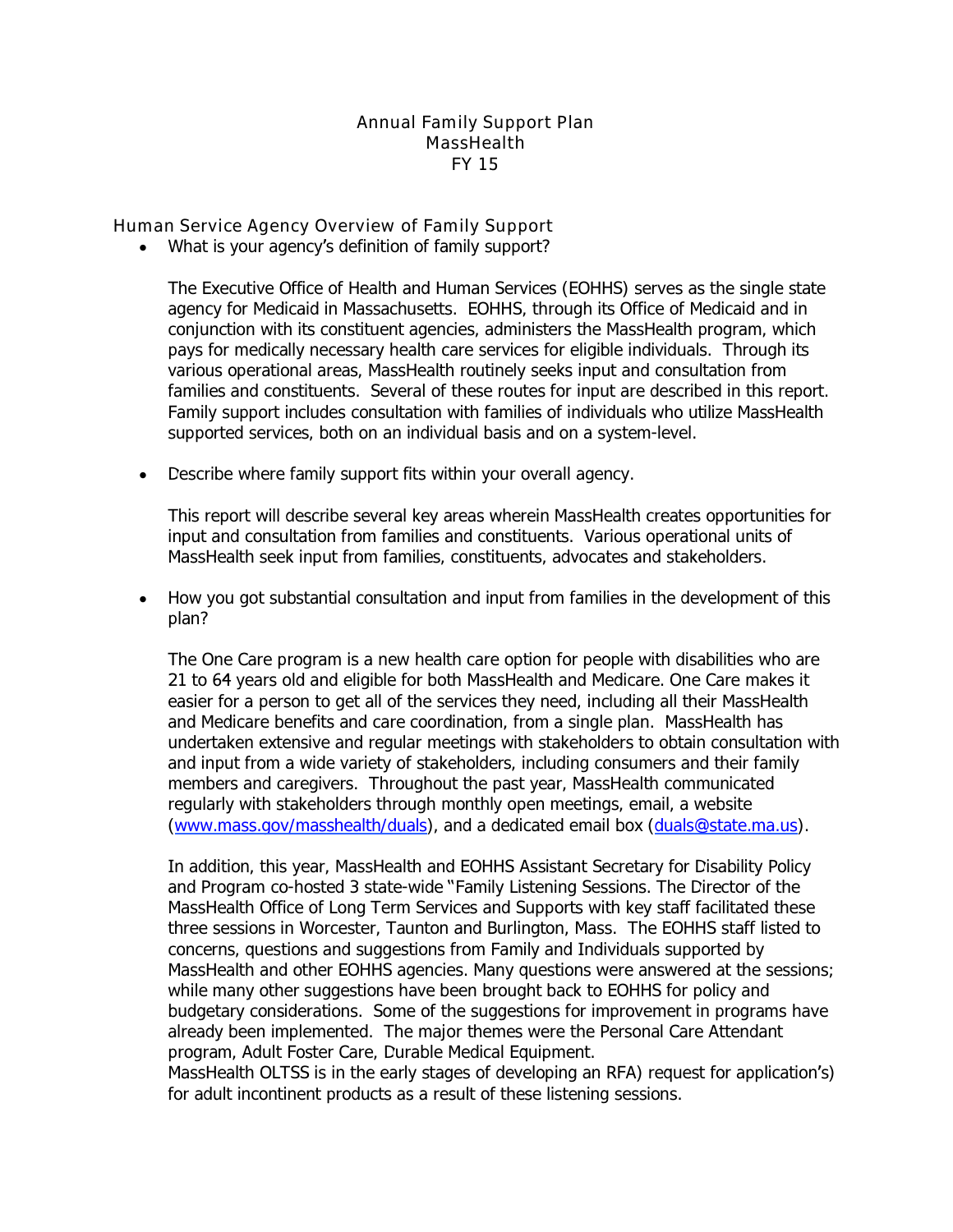The Personal Care Attendant (PCA) Workforce Council provides opportunities to families and members for input into the MassHealth PCA program. The Council is comprised of members who use PCA services with the Assistant Secretary of Health and Human Services as the chair. The role of the Council is to insure the quality of long-term, inhome, personal care by recruiting, training, and stabilizing the work force of personal care attendants. The Council has a website that encourages families/caregivers and members using PCA services to share their views and ideas about the PCA program. The Council also holds quarterly meeting that are open to the public. The website link is: www.mass.gov/pca/.

The Children's Behavioral Health Initiative provides a number of opportunities and activities through which families/caregivers provide input regarding the programming administered by MassHealth, as well as the specific services their children receive. Also in the arena of behavioral health, the MassHealth Office of Behavioral Health engages the Massachusetts Behavioral Health Partnership (MBHP) to provide behavioral health services for many MassHealth members. MBHP has a Family Advisory Council which consists of family members of members with behavioral health conditions and family advocates. The role of the council is to provide oversight and input into the quality management process as it relates to the development and implementation of services and their delivery to Members and their family members.

In addition, there is an Office of Medicaid Monthly Advocates meeting at which consumer advocates provide input to the agency on a wide range of matters. The consumer advocate groups bring any issues or concerns that consumers, family or caregivers may have concerning Medicaid. Monthly meeting dates, locations and agenda items are all posted on-line. Agenda items always include MassHealth updates and any new initiatives. Part of the meeting time is spent in workgroup sessions where consumer advocates and MassHealth staff discuss specific agenda items.

Each human service agency will address, as appropriate, the following six focus areas in their Agency Family Support Plan.

- I. Family Empowerment
- II. Family Leadership Development
- III. Family Support Resources and Funding
- IV. Accessing Services and Supports
- V. Culturally Competent Outreach and Supports
- VI. Interagency Collaboration

Each human service agency may add other focus areas based on individual agency interests and priorities.

Under each focus area an agency should list ongoing efforts their agency has undertaken, as well as any NEW developments that occurred this fiscal year as part of their Annual Family Support Plan.

I. Family Empowerment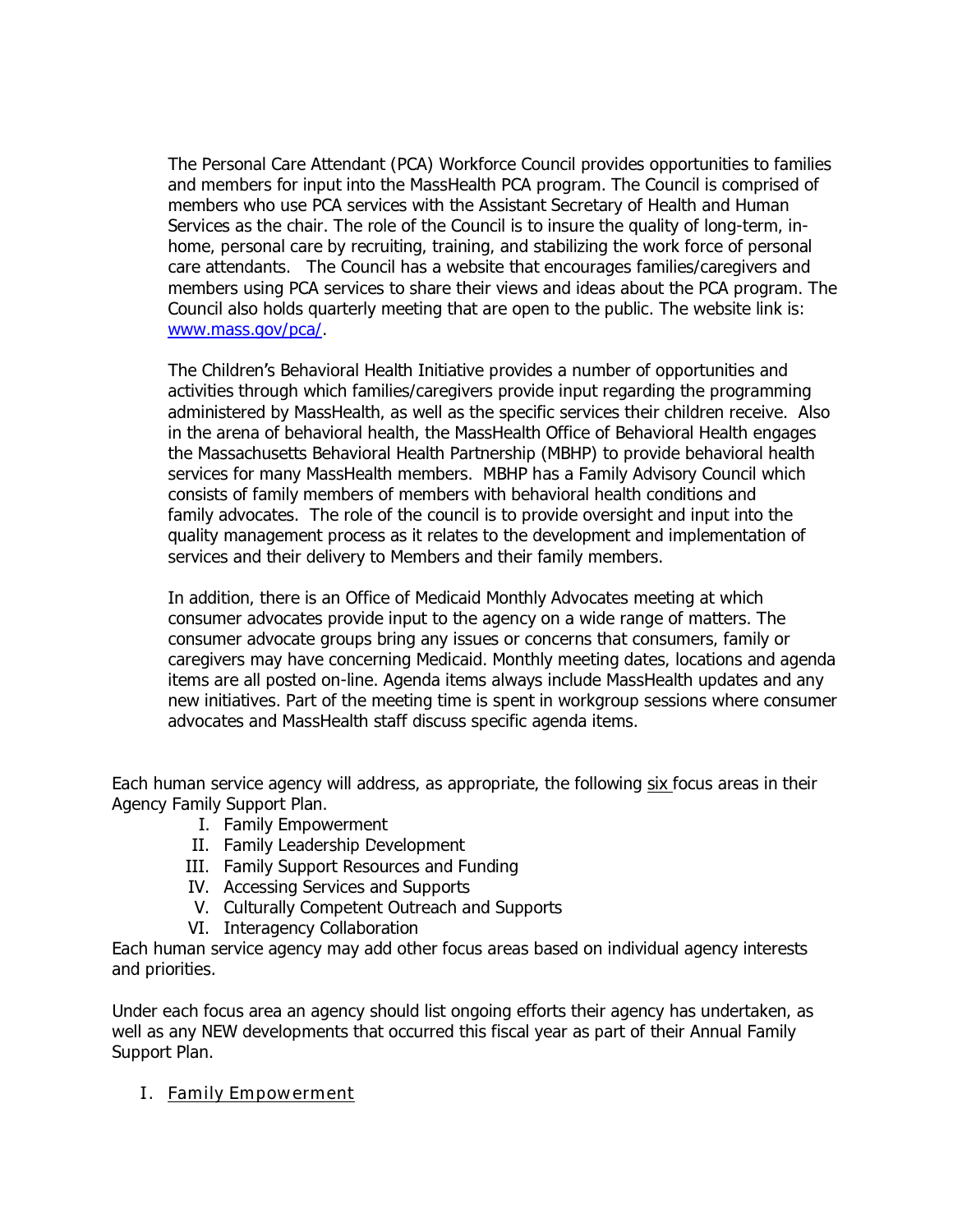What is the agency currently doing to promote or enhance family input or direction in the development of agency policies and procedures, program development, and evaluation of services?

In an effort to reach out to and include families and members, Mass Health's new health care option called One Care has formulated a One Care Implementation Council. The Implementation Council will play a key role in monitoring access to health care and compliance with the Americans with Disabilities Act (ADA), tracking quality of services, providing support and input to EOHHS, and promoting accountability and transparency. The Implementation Council, which must have at least 51% consumers, welcomes attendance at its meetings from all stakeholders and members of the public with interest in this new health care option.

As MassHealth implements the MFP Demonstration it continues to hold quarterly meetings that are open to the public and welcome input from consumers, families and caregivers. In addition, the MFP website provides extensive information and access to members and families/caregivers with updates and opportunities to ask any questions about MFP.

A major focus of family input and direction is through the Children's Behavioral Health Initiative (CBHI). CBHI is an interagency initiative of the Commonwealth's Executive Office of Health and Human Services (EOHHS) whose mission is to strengthen, expand and integrate Massachusetts state services into a comprehensive, community-based system of care, to ensure that families and their children with significant behavioral, emotional and mental health needs obtain the services necessary for success in home, school and community. Initially formed to coordinate implementation of a court ordered remedy, CBHI was developed by EOHHS to go beyond the requirements of the remedial order and to undertake a large-scale interagency effort to develop, over time, an integrated system of state-funded behavioral health services for children, youth and their families.

Key to the remedial order and the CBHI is the principle that families are critical partners in service planning for their children. This is perhaps best exemplified through an important behavioral health service offered by MassHealth: Intensive Care Coordination (ICC). This service is grounded in the approach that a Care Coordinator partners with the parent or caregiver and the identified child to build a Care Planning Team (CPT) that includes "professionals," i.e. therapists, teachers, social workers, and "natural supports," i.e. individuals important in the lives of the family and child such as relatives, friends, etc. Usually the team also includes a Family Partner, a parent/caregiver of a child with special needs, who has been trained to work with families to ensure they receive the services they need. Family Partners are identified and recruited through a CBHI grant made available to the Parent Professional Advisory League (PPAL), a statewide grassroots family organization that advocates for improved access to mental health supports for children. The CPT creates an individualized and holistic service plan that builds upon strengths of the child and family while also addressing their needs. They meet regularly to implement and monitor the plan and make course corrections as necessary in order to meet the family's goals. The foundational approach in CBHI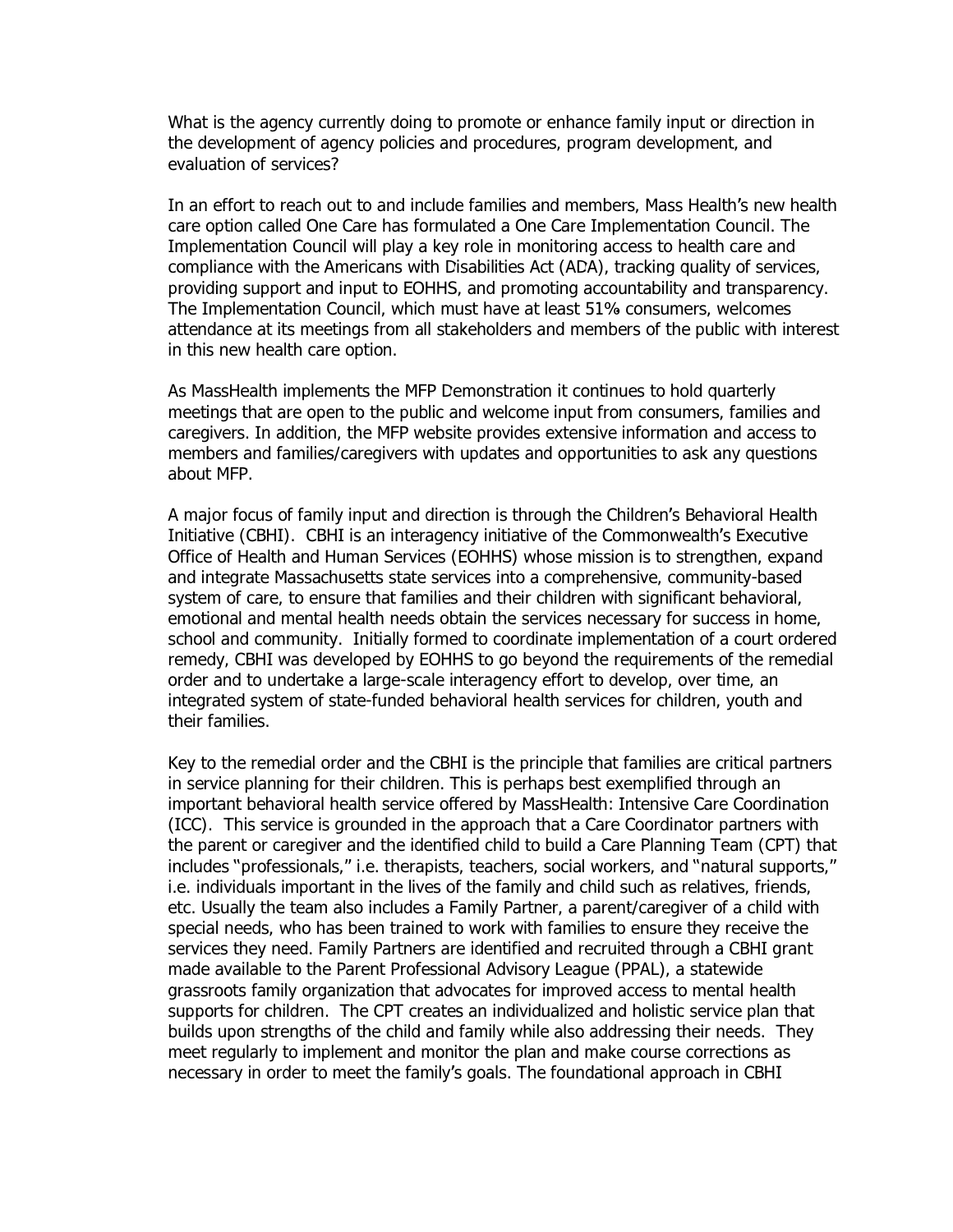respects the expertise of families and includes them as key decision-makers in service planning for their children.

MassHealth through its Managed Care contractors is using two state-of-the-art assessment tools to evaluate ICC provider practice: the Wraparound Fidelity Index 4.0 (WFI-4) and the Team Observation Measure (TOM). The WFI-4 is completed through confidential telephone interviews with the parent or caregiver. Another example of family input to evaluation of services is through the MBHP Family Advisory Council. Family members provide oversight and input into quality management processes associated with the development, implementation, and delivery of services to MassHealth members.

How will agencies change how they are currently doing business to make their agency and services more family-friendly and provide opportunities for families and individuals to have greater input and influence?

The new MassHealth initiatives, One Care, Money Follows the Person (MFP) Demonstration and MFP Waivers, are good examples of how MassHealth has embraced input from consumers/family members. MassHealth will continue with the stakeholder public meetings that provide wide and timely opportunities for input, discussion and consultation from consumers, families and caregivers. The PCA and MFP websites provide extensive information and access to members and families/caregivers with updates and opportunities to ask any questions. Consumers, families and caregivers were involved in developing the One Care public awareness and enrollment materials and will continue as advisors and presenters in the development of training webinars.

The Children's Behavioral Health Initiative ensures that family's voices are heard related to evaluation of services utilizing the instruments noted above. More generally, the Office of Medicaid Advocates group mentioned above will be requested to devote regular and consistent meeting time to providing input and consultation to MassHealth to support agency efforts to provide flexible supports to families.

### II. Family Leadership

What training opportunities does the agency currently offer to families/individuals that would enhance their repertoire of skills?

The PCA Workforce Council and the Fiscal Intermediaries have developed trainings for consumers, families and caregivers on electronic submission of PCA workers timesheets. The PCA Workforce Council has also organized public forums for consumers, families and caregivers to voice any issues or concerns they may have about the PCA program. The PCA Workforce has also implemented, with the MassHealth Office of Long Term Services and Supports, two new benefits for Personal Care Attendants. 1.) Effective in 2014, new PCAs must attend 3 hour PCA orientation training. Their consumer/employer also has the option to choose to provide the training. 2.) PCAs are now being paid 5 hours of paid time off when each of the preceding months totaled 100 hours of work paid to the PCA.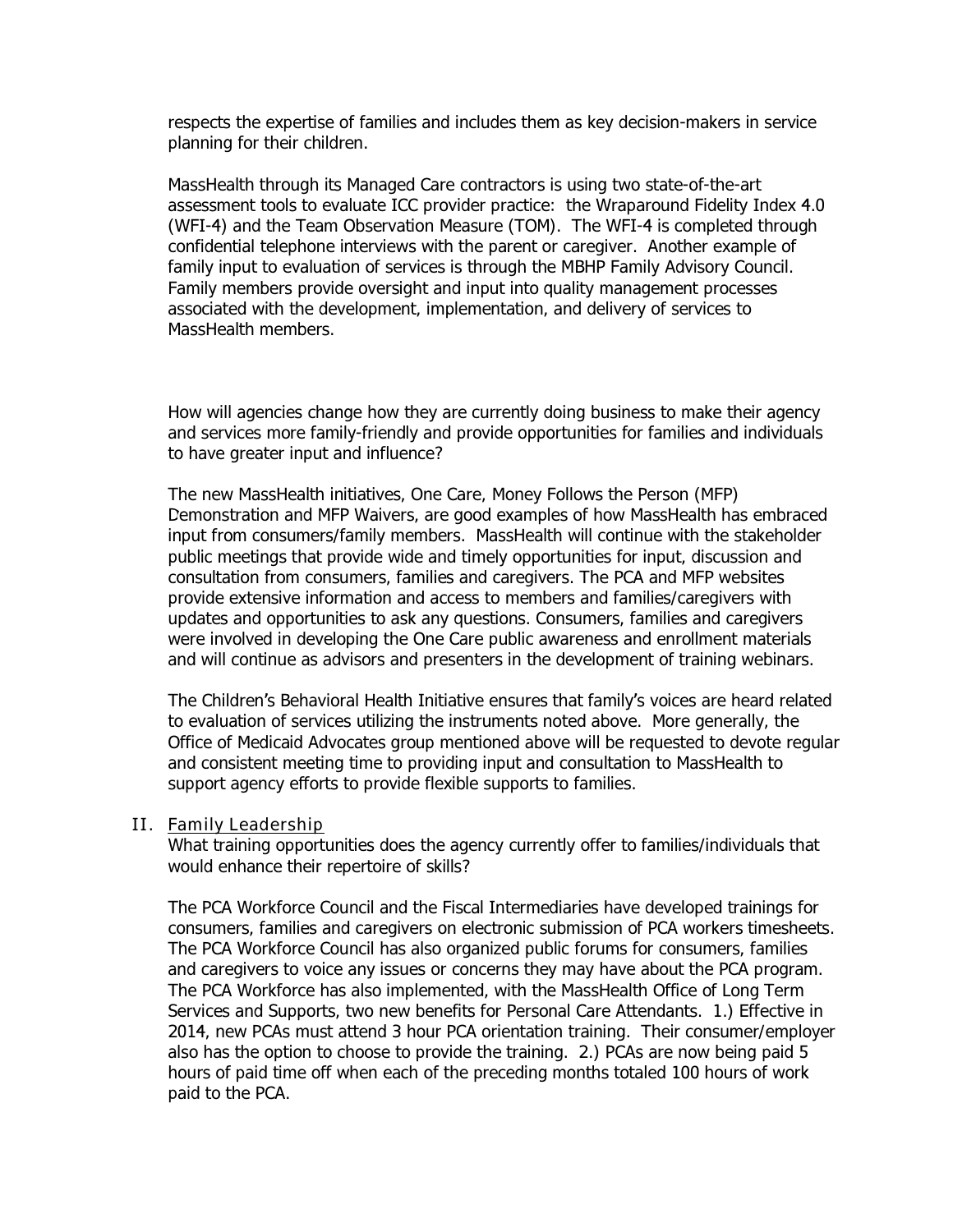The Children's Behavioral Health Initiative provides an excellent example of opportunities for family leadership; these opportunities provide hands-on experience and training for families. For example, family/caregivers act as key advisors to Community Service Agencies (CSA), which are tasked with delivering ICC. MassHealth requires that each CSA develops and coordinates a local Systems of Care Committee, which includes parents/caregivers. The committee supports the CSA's efforts to establish and sustain collaborative partnerships among families, parent/family organizations, traditional and non-traditional service providers, community organizations, state agencies, faith-based groups, local schools, MassHealth and its contracted Managed Care Entities, and other community stakeholders. These committees meet monthly on an ongoing basis.

What new ideas or proposals would the agency initiate to give families/individuals more opportunities to develop and/or exercise their leadership skills?

The One Care Implementation Council was initiated earlier this year to give wide-ranging opportunities for input into the implementation of the One Care demonstration that will serve dually eligible MassHealth members. This unique approach to stakeholder input into a key MassHealth initiative was begun based on input from stakeholders and included an open and widely-publicized procurement process to contract with individuals who self identified to engage as members of the Council, which must be 51% consumers.

# III. Family Support Resources and Funding

What are the current resources/funding that the agency allocates to family support?

As the major health insurer of low income families in Massachusetts, MassHealth is primarily involved in providing resources and funding to support families. Some examples of specific programs may illustrate aspects of this wide-ranging support. The One Care program will provide health insurance coverage to younger disabled adults, and, by extension, to their families/caregivers. One Care plans are obligated to undertake person-centered planning and service plan development directed by plan enrollees. The goal of One Care is to provide integrated and coordinated care for enrollees, ensuring a more synchronized set of services to members that addresses their needs for medical, primary care, behavioral health care, and long term services and supports.

Other examples can be seen in MassHealth HCBS waivers that provide support to members and families. Case management activities are person-centered, have the participant at the core of the care planning team and incorporate input for developing individualized service plans for the individuals being served and, as appropriate, their families. Three EOHHS agencies currently operate ten different HCBS waivers, several of which include family support, and/or family training as waiver services. In addition, as described above, all children receiving services through the Children's Behavioral Health Initiative are engaged with intensive care coordination.

What are ways that the agency provides flexible funding to families that allow them to customize their services?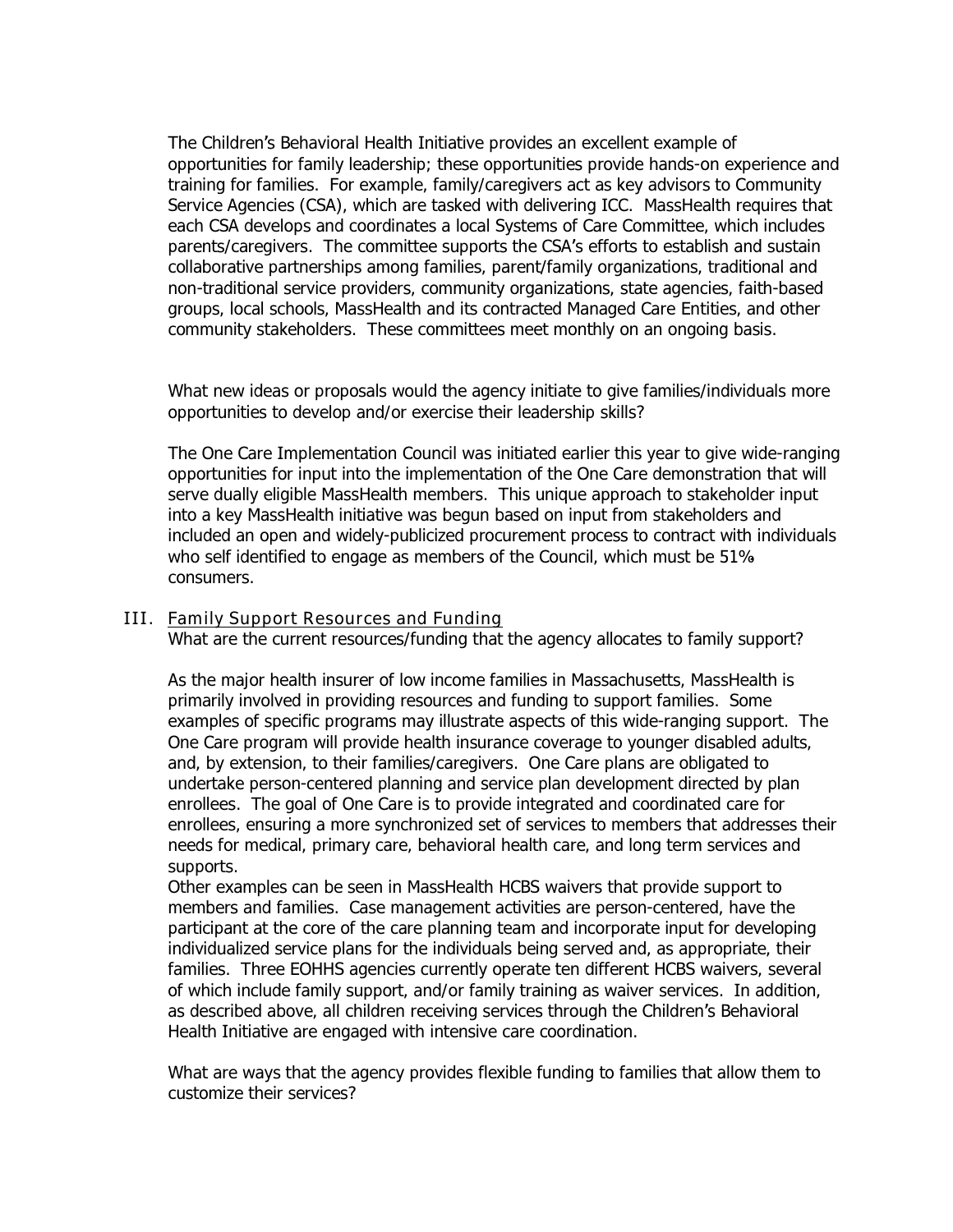The MassHealth Personal Care Attendant (PCA) program affords members a state plan service that is entirely self-directed. MassHealth individuals, who are eligible to receive PCA services choose their personal care attendant, train that worker as they see fit, and arrange service times at their convenience.

Similarly, the Autism waiver, operated through the Department of Developmental Services, provides an excellent example of a program that affords broad flexibility in provision of HCBS to waiver participants. This waiver provides up to a \$25,000 budget to each participant/family who then will self-direct the services they get and select the providers of such services. Several other waivers provide opportunity for participants to self-direct certain services, including the newly operational MFP waivers.

Are there new initiatives proposed to help families design individualized services and supports?

As noted above, a person-centered approach to development and implementation of individualized care plans is central to all of Mass Health's HCBS waivers, and is a foundational component of the One Care program. Moreover, involvement of and direction from parents/caregivers and the individual is foundational to how the CBHI program operates. Intensive Care Coordination, delivered through the Wraparound model of service planning ensures that the child's Care Coordinator partners with the parent/caregiver, the identified child and, in some cases, a Family Partner to form a highly individualized Care Planning Team and holistic service plan that builds upon the child's and family's strengths and addresses their needs. The process is designed to respect and utilize the expertise of families and ensure they are central to service planning decisions.

### IV. Accessing Services and Supports

What are current examples of ways the agency is educating families on how to access services in a timely and effective manner?

New MassHealth members are mailed a MassHealth Enrollment Guide within 14 days of their approval for benefits. The Enrollment Guide discusses MassHealth covered services, including choosing a primary care physician (PCP), prenatal care, emergency care, and specialists, as well as the rights and responsibilities of MassHealth members. In addition, members are provided with tips on the best ways to choose a PCP, how to choose a health plan that works best for them, and what to do after enrolling into a plan, including making an initial appointment with their PCP, getting regular check-ups, notifying their PCP when they have had an emergency room service, etc. MassHealth also has a website for members that include information about how to choose a health plan and doctor as well as coverage updates, wellness information, and tobacco cessation benefits.

MassHealth has provided public meetings for stakeholders, consumers and families about One Care. In addition, there have been workgroups on quality, member notices and assessments. To increase understanding of One Care, community outreach initiatives have been developed that include public awareness kit mailings to community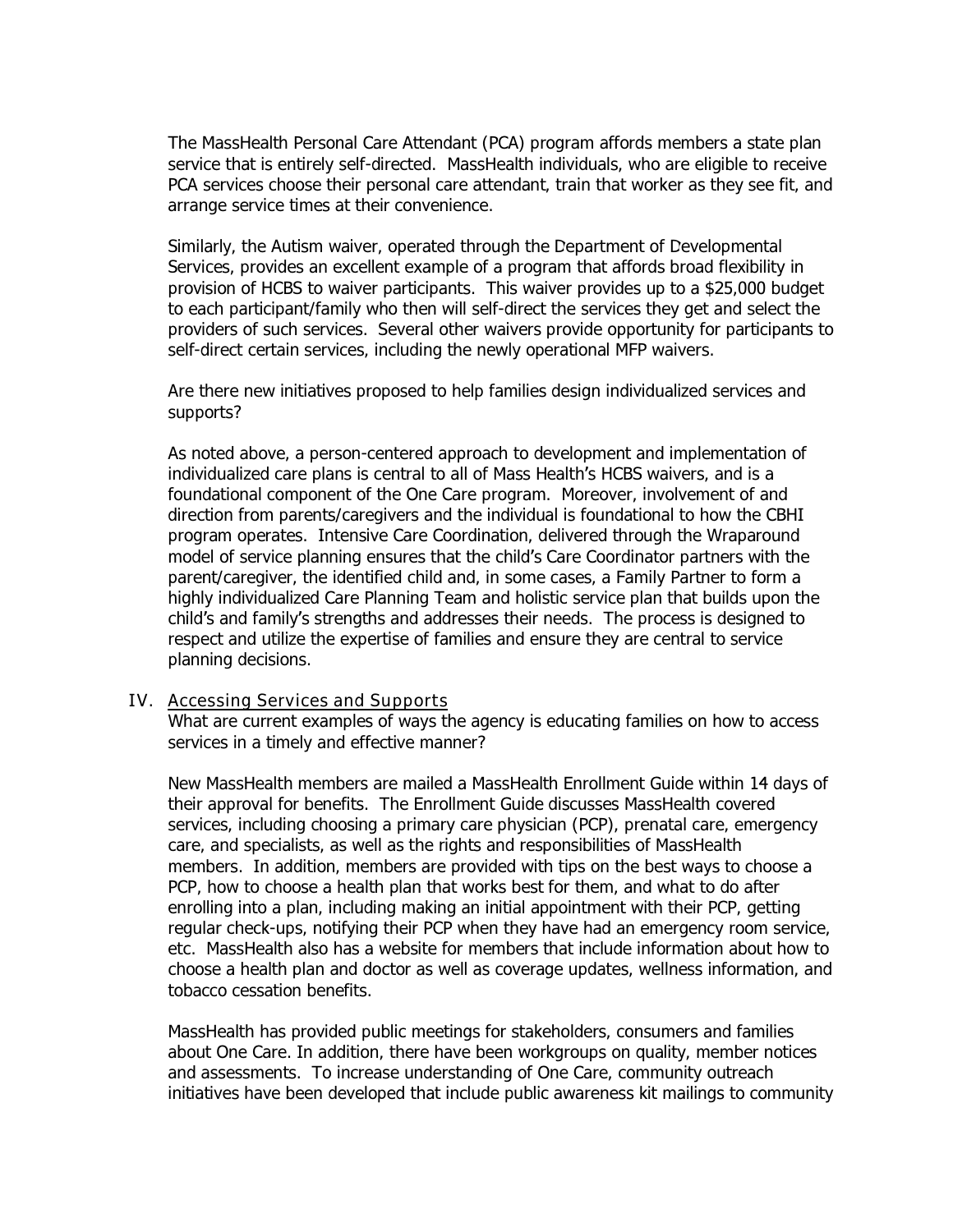based organizations and presentations to and meetings with specific groups and conferences. One Care has developed a website, outreach materials (poster, flyer and booklet), three videos for the website and YouTube (in American Sign Language), and an information packet that includes an enrollment form.

The Money Follows the Person (MFP) Demonstration and MFP Waivers continue with quarterly stakeholders meetings that are open to consumers and families. Brochures and websites have been developed to educate consumers, families and caregivers about the MFP Demonstration and MFP Waivers. There is a MFP website with up-to-date information as well as a MFP email address where consumers, families and caregivers can submit questions to MassHealth staff.

The PCA Workforce Council has a website that provides updates for consumers, families and caregivers with links to other websites with pertinent information. MassHealth developed a PCA consumer handbook with extensive information about the PCA program, including lists of organizations with contact information helpful to the consumer.

 MassHealth produces publications regarding specific populations, including members aged 65 and older who might be eligible for Senior Care Options, women who are pregnant, children with behavioral health issues, etc and what they should do to utilize the services that are available for their specific situation.

 What are some illustrations of different services and resources which promote good access to information and referral?

MassHealth produces various booklets and brochures, as described above, to promote access to information and referral. Examples of such resources include: a MassHealth Members Handbook, the Introduction to One Care booklet, the One Care website, brochures highlighting various HCBS waivers, PCA Handbook, CBHI brochures, PCP Member Handbook and a SCO brochure.

In addition, the MassHealth website has a section specifically dedicated to information for MassHealth members. This link includes information on choosing a health plan and doctor, the MassHealth card, covered services, coverage updates, wellness, and applications and forms. This link also offers information about the HCBS waivers, the PCA Workforce Council and CBHI.

As the health insurer of approximately 1.3 million Massachusetts citizens, MassHealth makes functionality available for members to manage their MassHealth and other health assistance benefits online through "My Account Page." This allows members to see and update information about their household benefits without having to call MassHealth. Members also have access to local MassHealth Enrollment Centers where they are able to walk-in and speak with MassHealth representatives regarding their eligibility for MassHealth and various benefits.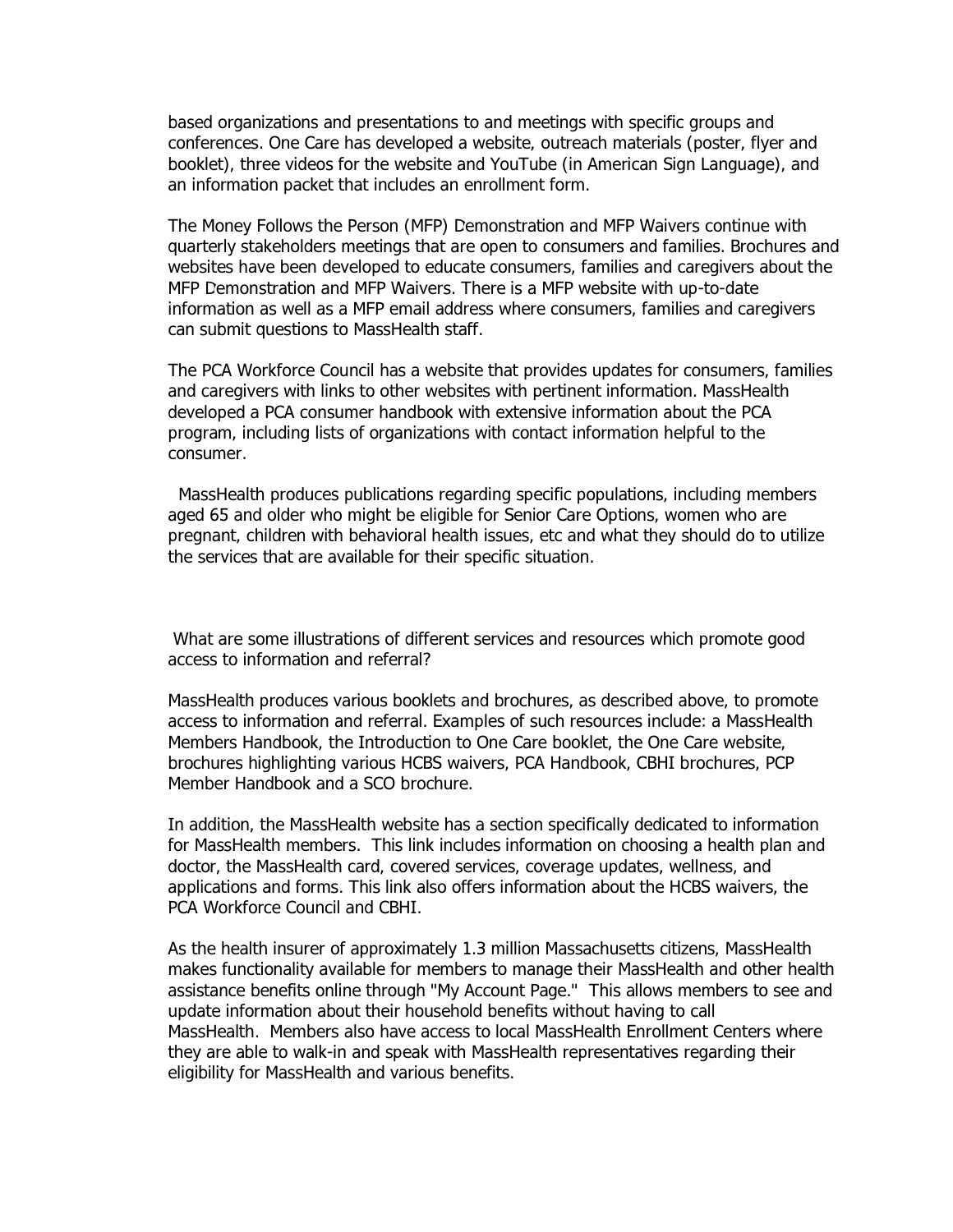What new initiative(s) will the agency undertake to promote good local access to information and resources?

As noted above, MassHealth Enrollment Centers are in four locations across the state. Individuals and/or family members can walk-in to obtain information, sign up for MassHealth as well as learn about programs and benefits available to them through MassHealth.

Through its Money Follows the Person demonstration, MassHealth is in the process of engaging with up to 38 local entities in contiguous areas across the Commonwealth to provide access for and transition coordination (TC) services to MFP-eligible MassHealth members to assist them in transitioning out of facility settings to live in the community with long term services and supports. These TC entities will be charged with providing information and direct services to individuals who wish to take advantage of the MFP demonstration, and will do so at a very local level working through the nursing facilities and long-stay hospitals in the state.

The Centers for Medicare and Medicaid Services (CMS) have promoted the production, availability and delivery of linguistically appropriate information and services through the Children's Health Insurance Program Reauthorization Act which provides for increased federal matching funds for translation and interpretation services. MassHealth takes advantage of the opportunity for this increased funding, as feasible, in the provision of such services to individuals and families.

#### V. Culturally Competent Outreach & Support

What are the current activities or services that the agency offers that ensure culturally appropriate access and supports to ethnically, culturally, and linguistically diverse families and individuals?

EOHHS, including MassHealth leadership has engaged in multiple meetings and interactions with stakeholders to ensure culturally competent and appropriate outreach and support, including to members/families who communicate in many languages other than English, including American Sign Language.

Further, MassHealth is continually striving to ensure that outreach to families and individuals are linguistically appropriate, and culturally competent. The MassHealth Publications Department works to publish materials in multiple languages and to ensure that individuals who may speak diverse languages are informed of the importance of various notices.

Our MassHealth Customer Service Unit hires representatives that are bilingual. These representatives are able to speak a variety of languages including Spanish, French, Portuguese, Vietnamese, Cantonese, Russian, Cape Verdean, etc. All customer service representatives are trained on how to handle calls from individuals with limited English proficiency. Interpreters are available if there are no available customer service representatives on staff that speak the caller's language. The MassHealth Enrollment Center's staff members are trained on how to use Language Line services for non-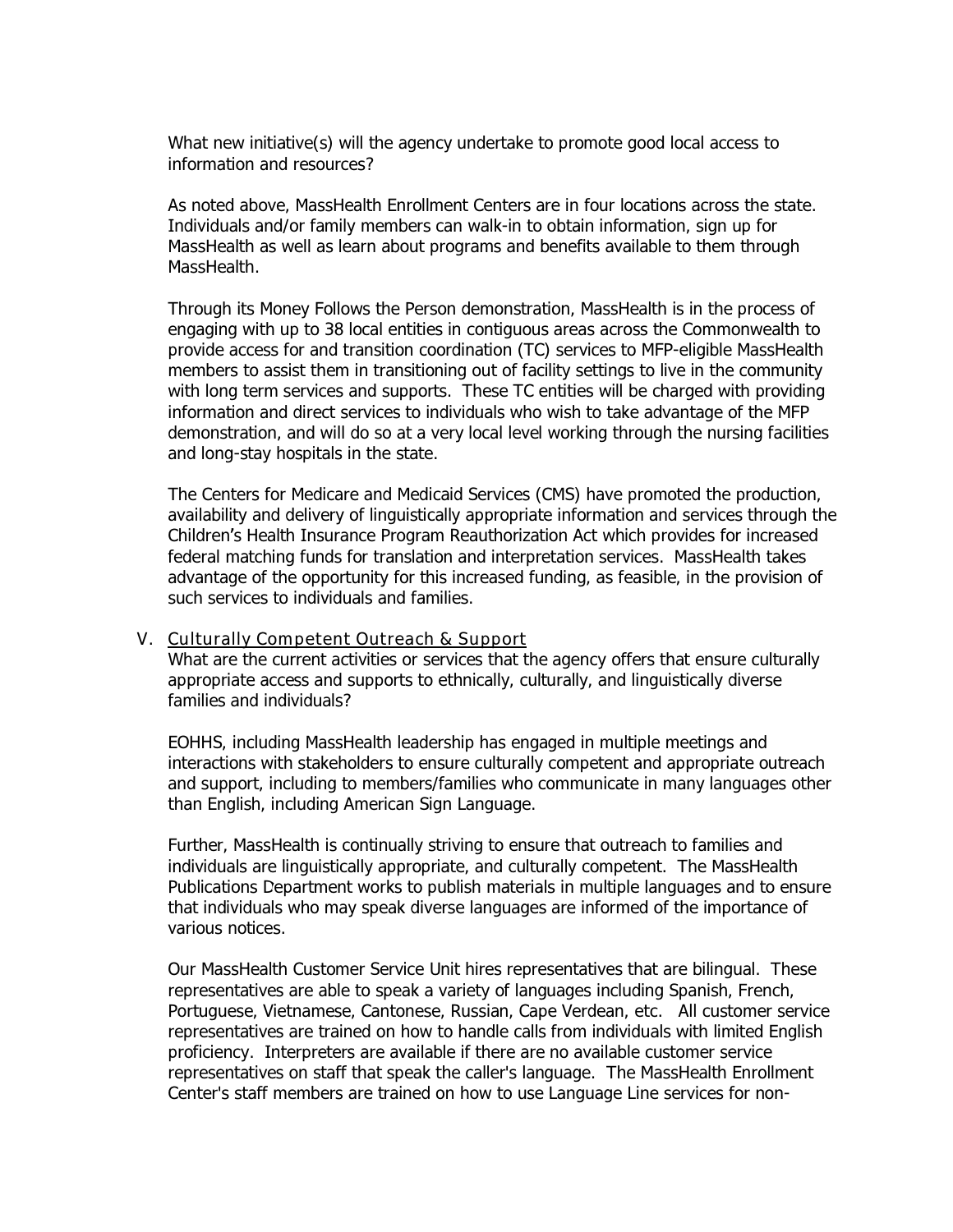English speaking members. MassHealth provides applicants and members their rights and responsibilities through the Member Booklet and the MassHealth & You guide which are part of the application in various languages. The MassHealth Fact Sheet is also translated into various languages. MassHealth managed care organization contracts require the managed care organizations to participate in any EOHHS efforts to promote the delivery of services in a culturally competent manner to all members, including those with limited English proficiency and diverse cultural and ethnic backgrounds.

What new ideas/initiatives will the agency propose to outreach and meet the needs of culturally diverse families and individuals?

Mass Health's One Care public awareness campaign has been designed to include a culturally diverse audience. The One Care flyers, booklets, posters, and public awareness kit to community based organizations have been printed in English, Spanish, large print (flyer and booklets available in Braille) and at the  $6<sup>th</sup>$  grade reading level. There are public awareness spots on Radio PSA in both English and Spanish, and there will be videologs in American Sign Language.

The MFP Demonstration, MFP Waiver brochures and the PCA consumer handbook are all available in both English and Spanish.

### VI. Interagency Collaboration

What are the current activities that the agency is collaborating with other EOHHS agencies to promote more effective service delivery and maximization of resources?

MassHealth, through its community-based waivers, collaborates with several EOHHS agencies, including the Department of Developmental Services, Executive Office of Elder Affairs, and Massachusetts Rehabilitation Commission to deliver home and communitybased services (HCBS) to eligible waiver participants.

MassHealth worked extensively with the Department of Developmental Services (DDS) in developing three waivers to serve participants with intellectual disability. DDS provided multiple opportunities for family input on the plan to operationalize these waivers. In addition, MassHealth administers and DDS operates to the Commonwealth's Autism HCBS waiver. See DDS's report regarding their extensive interaction with stakeholders, families, and children's advocates from whom we obtain and use input in the on-going operation of the Autism waiver serving children 8 and under.

MassHealth meets and collaborates routinely with the Massachusetts Rehabilitation Commission (MRC) to oversee the on-going operation of multiple HCBS waivers, including the Traumatic Brain Injury waiver, the Acquired Brain Injury (ABI) waivers and the MFP waivers. These waivers were developed with input from and review by advocates individuals with disabilities and their families.

All HCBS waivers provide case management to waiver participants and ensure that service plan development and service delivery are person-centered and provide